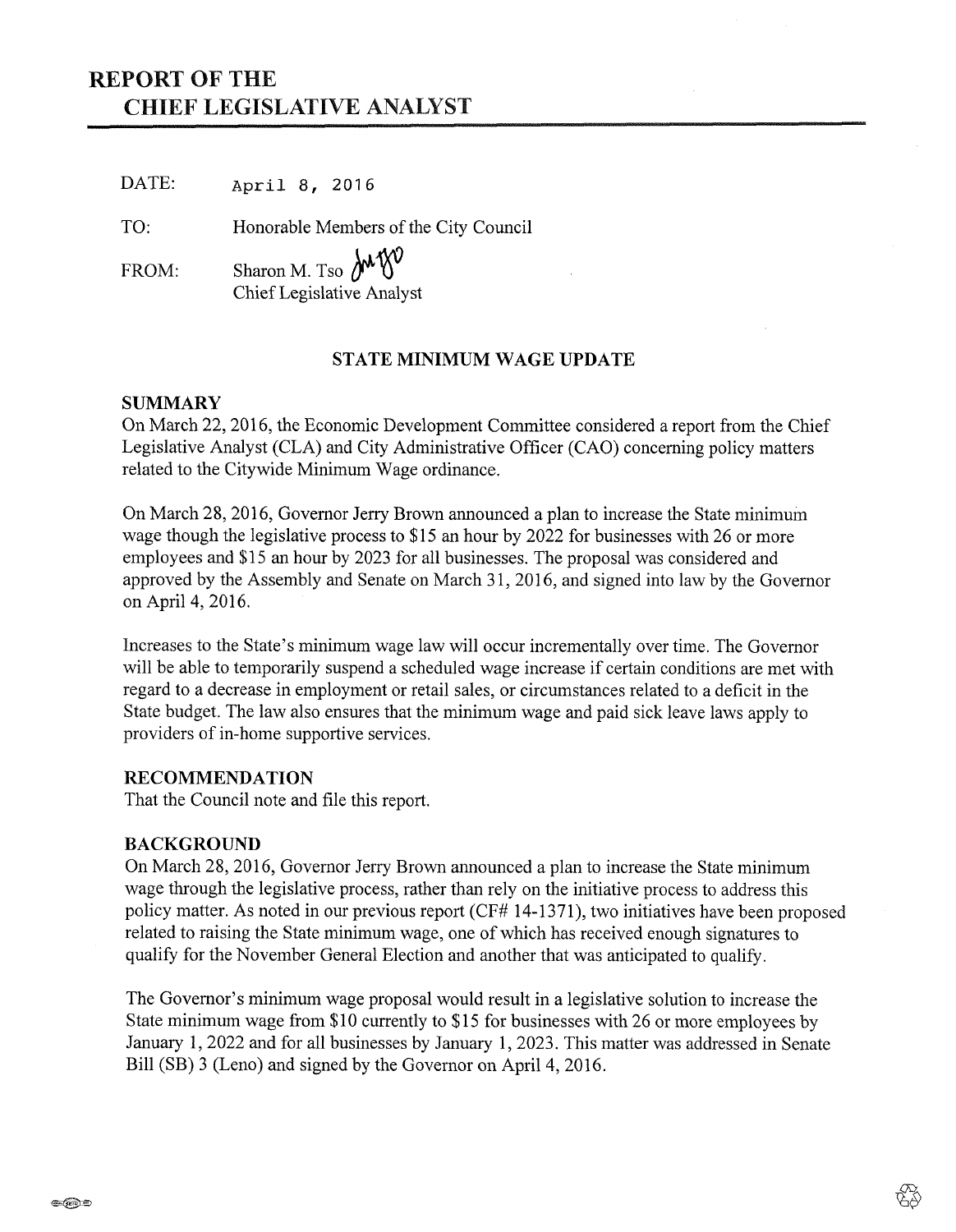The Statewide wage implementation schedule in SB 3 would go into effect beginning January 1, 2017 and is shown in Table 1. The first wage increase under the adopted Citywide Minimum Wage will go into effect on July 1, 2016 and is also shown in Table 1. It should be noted that the City minimum wage will remain higher than the State minimum wage at least through 2023, though differences in the State law could cause the State minimum wage to increase above the City minimum wage after 2023, as indicated below. At any given time, the higher wage will prevail.

Both the City and State laws provide a delayed implementation schedule for businesses with 25 or fewer employees. SB 3, however, provides that if the Consumer Price Index for Urban Wage Earners and Clerical Workers in the United States CPI-W is above 7 percent in the year when large businesses reach \$15 an hour, businesses with 25 or fewer employees will also pay \$15 an hour.

In addition, SB 3 applies all elements of the State paid sick leave law to providers of in-home supportive services, though the full amount of leave provided is implemented over time. Employees of an in-home service provider would receive one day of paid sick leave beginning in 2018; two days of paid sick leave when the State minimum wage reaches \$13 an hour; and three days of paid sick leave when the State minimum wage reaches \$15 an hour.

| Table 1<br>Adopted Citywide Minimum Wage Compared to State Minimum Wage in SB 3 |                                |                                 |                          |                                |                                 |
|---------------------------------------------------------------------------------|--------------------------------|---------------------------------|--------------------------|--------------------------------|---------------------------------|
| <b>Effective</b><br>Date                                                        | City Hourly Rate*              |                                 |                          | <b>SB 3 Hourly Rate</b>        |                                 |
|                                                                                 | 26 or More<br><b>Employees</b> | 25 or Fewer<br><b>Employees</b> | <b>Effective</b><br>Date | 26 or More<br><b>Employees</b> | 25 or Fewer<br><b>Employees</b> |
| July 1, 2016                                                                    | \$10.50                        | \$10.00                         | Jan 1, 2016              | \$10.00                        | \$10.00                         |
| July 1, 2017                                                                    | \$12.00                        | \$10.50                         | Jan 1, 2017              | \$10.50                        | \$10.00                         |
| July 1, 2018                                                                    | \$13.25                        | \$12.00                         | Jan 1, 2018              | \$11.00                        | \$10.50                         |
| July 1, 2019                                                                    | \$14.25                        | \$13.25                         | Jan 1, 2019              | \$12.00                        | \$11.00                         |
| July 1, 2020                                                                    | \$15.00                        | \$14.25                         | Jan 1, 2020              | \$13.00                        | \$12.00                         |
| July 1, 2021                                                                    | \$15.00                        | \$15.00                         | Jan 1, 2021              | \$14.00                        | \$13.00                         |
| July 1, 2022**                                                                  | \$15.38                        | \$15.38                         | Jan 1, 2022              | \$15.00                        | \$14.00                         |
| July 1, 2023**                                                                  | \$15.76                        | \$15.76                         | Jan 1, 2023              | \$15.00                        | \$15.00                         |

\* The following permanent or temporary exemptions apply for several types of employees under City law:

- Non-profits with transitional employees

- "Learners" under State law

 $-$  Governmental payrolls (except the City)

\*\* Beginning July 1, 2022, City minimum wages automatically increase by CPI-W for the Los Angeles metropolitan statistical area. City minimum wages for 2022 and 2023 are estimated with a CPI-W adjustment of 2.5%.